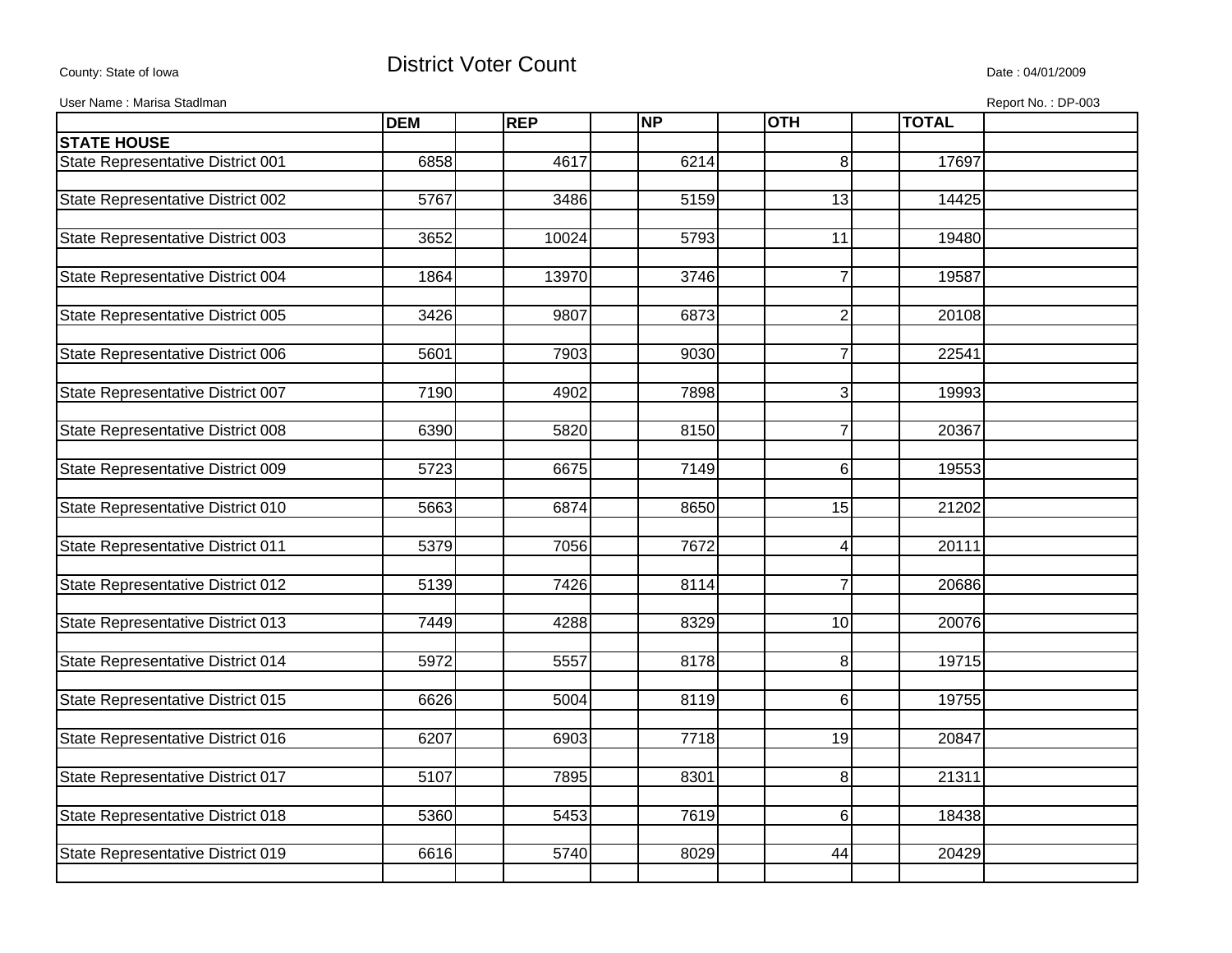|                                   | <b>DEM</b> | <b>REP</b> | <b>NP</b> | <b>OTH</b>       | <b>TOTAL</b> | Page 2 |
|-----------------------------------|------------|------------|-----------|------------------|--------------|--------|
| State Representative District 020 | 7051       | 6931       | 9012      | 19               | 23013        |        |
|                                   |            |            |           |                  |              |        |
| State Representative District 021 | 7011       | 4253       | 7114      | 10               | 18388        |        |
| State Representative District 022 | 9477       | 2315       | 6569      | 8                | 18369        |        |
|                                   |            |            |           |                  |              |        |
| State Representative District 023 | 6533       | 4445       | 8683      | 12               | 19673        |        |
|                                   |            |            |           |                  |              |        |
| State Representative District 024 | 5680       | 5212       | 7656      | $\mathbf{3}$     | 18551        |        |
| State Representative District 025 | 8944       | 4207       | 8319      | 12               | 21482        |        |
|                                   |            |            |           |                  |              |        |
| State Representative District 026 | 7393       | 3712       | 7678      | $\overline{4}$   | 18787        |        |
|                                   |            |            |           |                  |              |        |
| State Representative District 027 | 9424       | 3656       | 6810      | 9                | 19899        |        |
|                                   |            |            |           |                  |              |        |
| State Representative District 028 | 8964       | 4128       | 6885      | 4                | 19981        |        |
| State Representative District 029 | 9419       | 6013       | 8513      | 22               | 23967        |        |
|                                   |            |            |           |                  |              |        |
| State Representative District 030 | 12578      | 6107       | 10148     | 32               | 28865        |        |
|                                   |            |            |           |                  |              |        |
| State Representative District 031 | 7353       | 5072       | 8839      | 6                | 21270        |        |
|                                   |            |            |           |                  |              |        |
| State Representative District 032 | 6753       | 6331       | 8736      | 9                | 21829        |        |
| State Representative District 033 | 8939       | 3424       | 7896      | 34               | 20293        |        |
|                                   |            |            |           |                  |              |        |
| State Representative District 034 | 8470       | 4336       | 7431      | 14               | 20251        |        |
|                                   |            |            |           |                  |              |        |
| State Representative District 035 | 8177       | 6951       | 9315      | $\overline{12}$  | 24455        |        |
| State Representative District 036 | 8102       | 7581       | 9920      | 20               | 25623        |        |
|                                   |            |            |           |                  |              |        |
| State Representative District 037 | 7671       | 6849       | 8179      | 18               | 22717        |        |
|                                   |            |            |           |                  |              |        |
| State Representative District 038 | 9003       | 4839       | 6233      | 18               | 20093        |        |
|                                   |            |            |           |                  |              |        |
| State Representative District 039 | 6234       | 5631       | 9080      | 11               | 20956        |        |
| State Representative District 040 | 5465       | 7460       | 7538      | $\boldsymbol{9}$ | 20472        |        |
|                                   |            |            |           |                  |              |        |
|                                   |            |            |           |                  |              |        |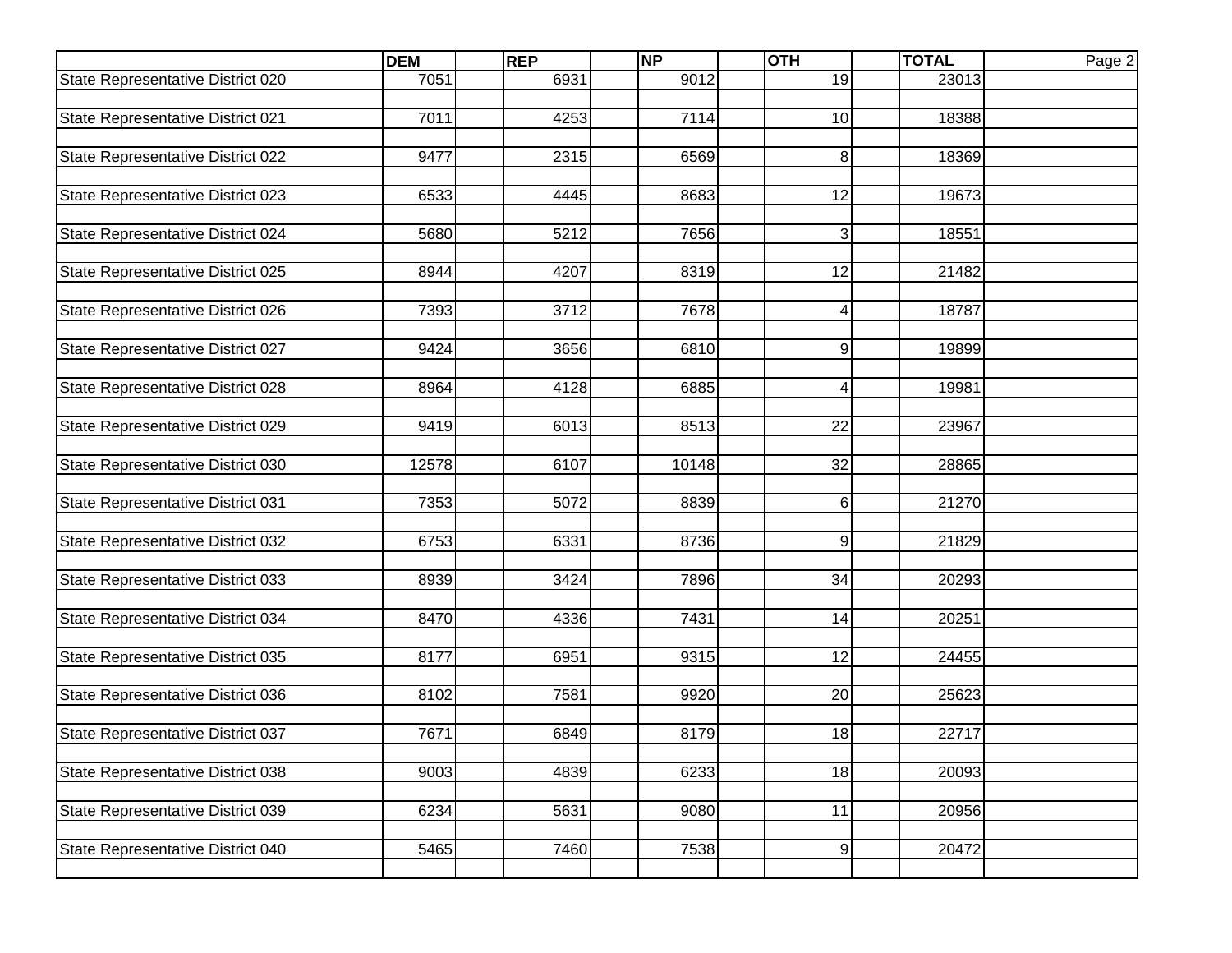|                                   | <b>DEM</b> | <b>REP</b> | <b>NP</b> | <b>OTH</b>     | <b>TOTAL</b> | Page 3 |
|-----------------------------------|------------|------------|-----------|----------------|--------------|--------|
| State Representative District 041 | 8590       | 5594       | 6573      | 10             | 20767        |        |
|                                   |            |            |           |                |              |        |
| State Representative District 042 | 9442       | 6909       | 7743      | 17             | 24111        |        |
| State Representative District 043 | 6667       | 5667       | 7297      | 6              | 19637        |        |
|                                   |            |            |           |                |              |        |
| State Representative District 044 | 5524       | 6756       | 7738      | $\overline{7}$ | 20025        |        |
|                                   |            |            |           |                |              |        |
| State Representative District 045 | 8598       | 6049       | 11103     | 135            | 25885        |        |
|                                   |            |            |           |                |              |        |
| State Representative District 046 | 8882       | 6226       | 8424      | 48             | 23580        |        |
| State Representative District 047 | 9276       | 12346      | 13898     | 20             | 35540        |        |
|                                   |            |            |           |                |              |        |
| State Representative District 048 | 7245       | 5004       | 7939      | 17             | 20205        |        |
|                                   |            |            |           |                |              |        |
| State Representative District 049 | 8022       | 4840       | 6946      | 14             | 19822        |        |
|                                   |            |            |           |                |              |        |
| State Representative District 050 | 5235       | 5942       | 7481      | $\sqrt{5}$     | 18663        |        |
|                                   |            |            |           |                |              |        |
| State Representative District 051 | 6533       | 4796       | 8558      | 13             | 19900        |        |
| State Representative District 052 | 4674       | 6296       | 7620      | $\overline{4}$ | 18594        |        |
|                                   |            |            |           |                |              |        |
| State Representative District 053 | 4969       | 7911       | 7781      | $\overline{2}$ | 20663        |        |
|                                   |            |            |           |                |              |        |
| State Representative District 054 | 5869       | 6132       | 7149      | $\overline{7}$ | 19157        |        |
|                                   |            |            |           |                |              |        |
| State Representative District 055 | 5431       | 6445       | 6744      | 8              | 18628        |        |
| State Representative District 056 | 6284       | 6440       | 6397      | $\overline{7}$ | 19128        |        |
|                                   |            |            |           |                |              |        |
| State Representative District 057 | 5125       | 8618       | 7532      | $\overline{7}$ | 21282        |        |
|                                   |            |            |           |                |              |        |
| State Representative District 058 | 5561       | 7322       | 7406      | $\overline{7}$ | 20296        |        |
|                                   |            |            |           |                |              |        |
| State Representative District 059 | 8034       | 7983       | 5993      | 14             | 22024        |        |
|                                   |            |            |           |                |              |        |
| State Representative District 060 | 7766       | 8039       | 7170      | 21             | 22996        |        |
| State Representative District 061 | 11325      | 5137       | 4956      | 21             | 21439        |        |
|                                   |            |            |           |                |              |        |
|                                   |            |            |           |                |              |        |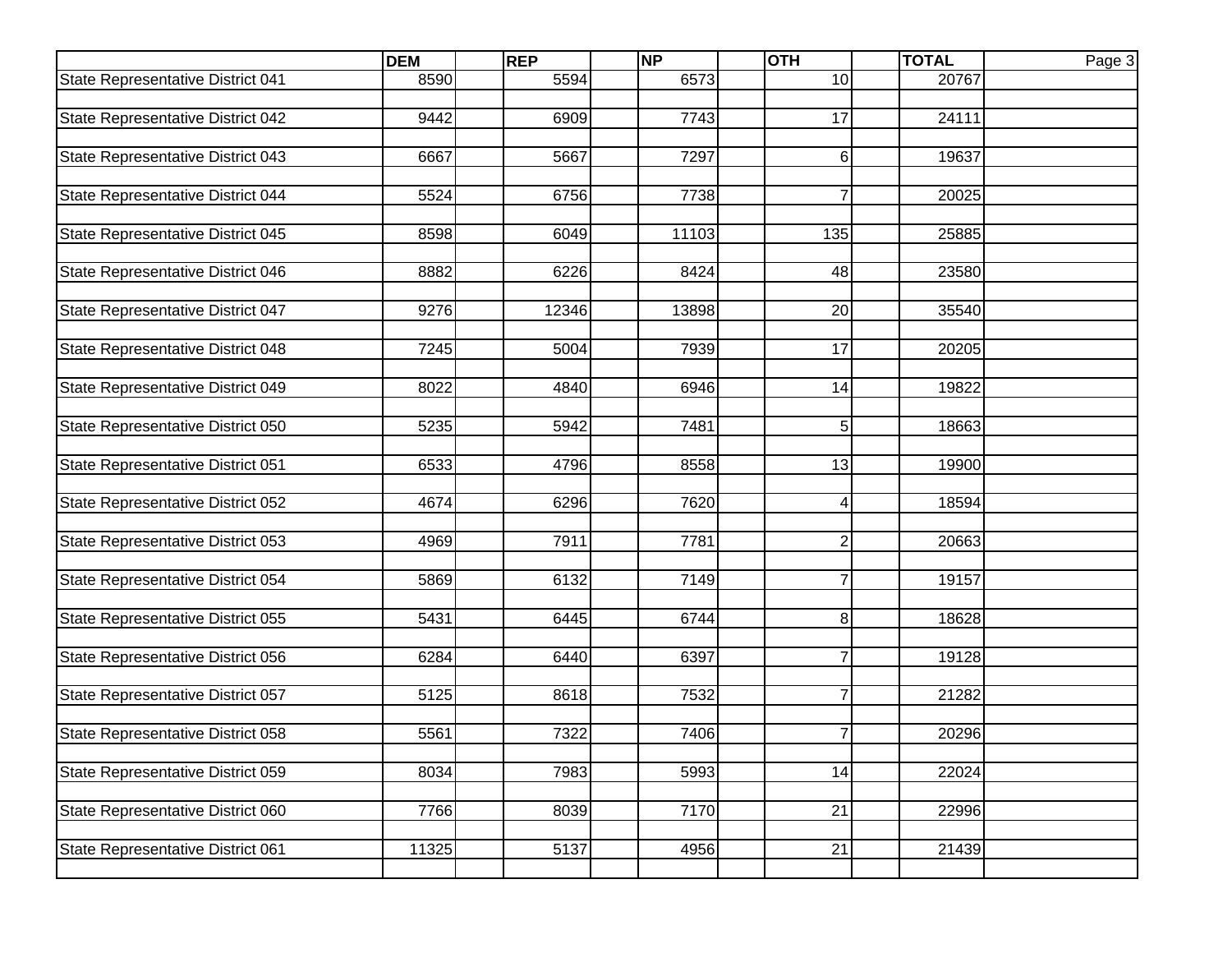|                                   | <b>DEM</b> | <b>REP</b> | <b>NP</b> | <b>OTH</b>     | <b>TOTAL</b> | Page 4 |
|-----------------------------------|------------|------------|-----------|----------------|--------------|--------|
| State Representative District 062 | 8948       | 3303       | 5299      | 17             | 17567        |        |
|                                   |            |            |           |                |              |        |
| State Representative District 063 | 8348       | 9124       | 7111      | 17             | 24600        |        |
| State Representative District 064 | 9585       | 5125       | 5868      | 22             | 20600        |        |
|                                   |            |            |           |                |              |        |
| State Representative District 065 | 8867       | 3053       | 5348      | 23             | 17291        |        |
|                                   |            |            |           |                |              |        |
| State Representative District 066 | 9497       | 2156       | 4320      | 26             | 15999        |        |
|                                   |            |            |           |                |              |        |
| State Representative District 067 | 10021      | 4631       | 6423      | 14             | 21089        |        |
| State Representative District 068 | 9595       | 3789       | 5489      | 10             | 18883        |        |
|                                   |            |            |           |                |              |        |
| State Representative District 069 | 9761       | 11745      | 9989      | 22             | 31517        |        |
|                                   |            |            |           |                |              |        |
| State Representative District 070 | 9075       | 10473      | 9373      | 26             | 28947        |        |
|                                   |            |            |           |                |              |        |
| State Representative District 071 | 6539       | 8394       | 8136      | $\sqrt{5}$     | 23074        |        |
|                                   |            |            |           |                |              |        |
| State Representative District 072 | 6403       | 6532       | 7040      | $\overline{7}$ | 19982        |        |
| State Representative District 073 | 7729       | 7319       | 8310      | $\sqrt{5}$     | 23363        |        |
|                                   |            |            |           |                |              |        |
| State Representative District 074 | 8333       | 6880       | 8043      | 16             | 23272        |        |
|                                   |            |            |           |                |              |        |
| State Representative District 075 | 7178       | 6469       | 7569      | 16             | 21232        |        |
|                                   |            |            |           |                |              |        |
| State Representative District 076 | 6632       | 6069       | 8188      | 4              | 20893        |        |
| State Representative District 077 | 12424      | 4561       | 10729     | 92             | 27806        |        |
|                                   |            |            |           |                |              |        |
| State Representative District 078 | 14320      | 4234       | 8279      | 54             | 26887        |        |
|                                   |            |            |           |                |              |        |
| State Representative District 079 | 6285       | 5329       | 8722      | $\sqrt{3}$     | 20339        |        |
|                                   |            |            |           |                |              |        |
| State Representative District 080 | 6389       | 6320       | 7484      | 4              | 20197        |        |
| State Representative District 081 | 7681       | 6095       | 8671      | 18             | 22465        |        |
|                                   |            |            |           |                |              |        |
| State Representative District 082 | 6251       | 7989       | 9483      | 10             | 23733        |        |
|                                   |            |            |           |                |              |        |